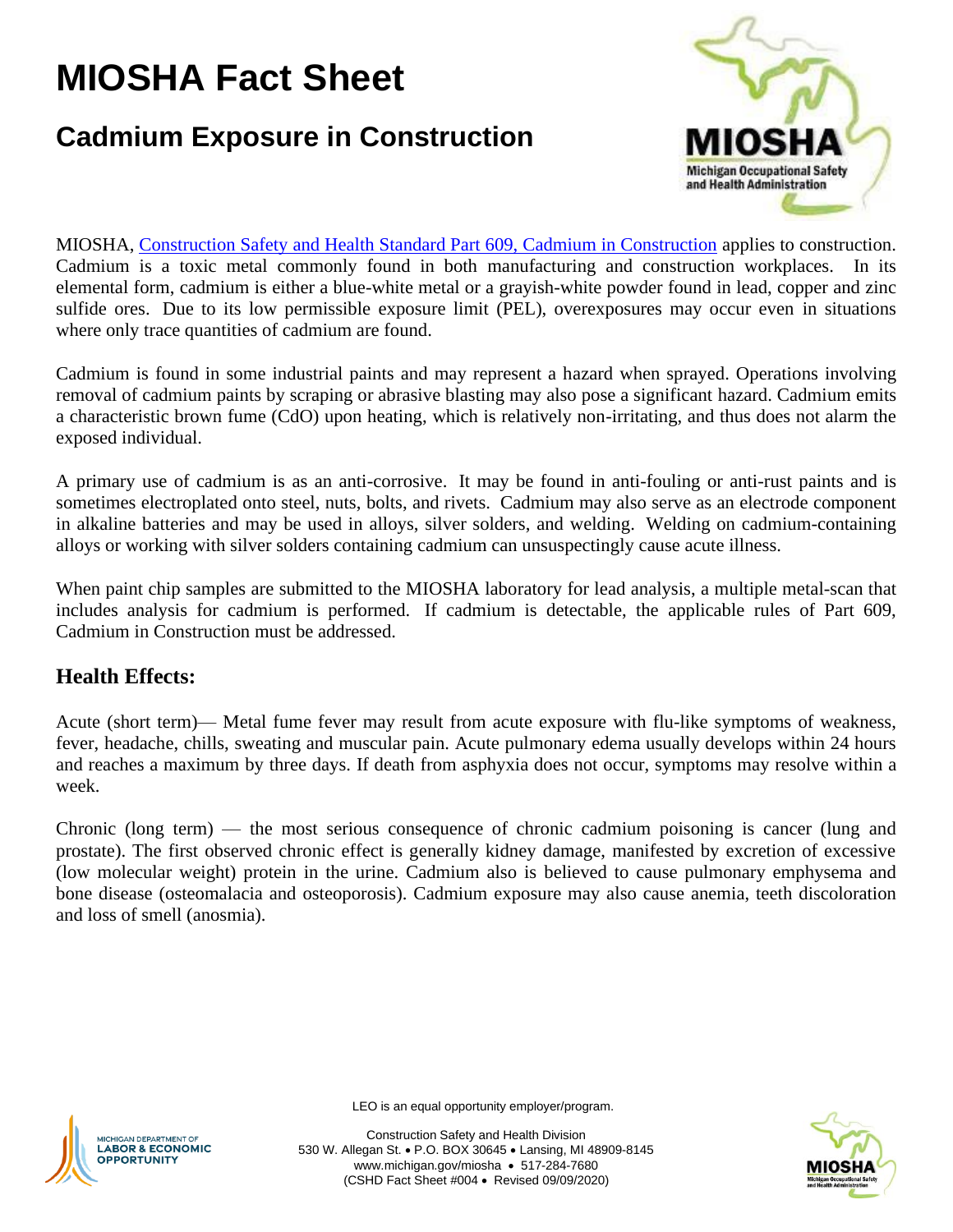# **Employer Responsibilities:**

Manufacturing operations that use or produce materials or products containing cadmium must assess exposure to cadmium. Construction or maintenance activities that may result in exposure to cadmium include, but are not limited to: demolition; renovation and salvaging structures where cadmium or cadmium-containing materials are present; cutting, brazing, grinding, or welding on surfaces that are painted or coated with cadmiumcontaining compounds; and transporting, storing, and disposing of cadmium or cadmium-containing materials on-site or at a location in which construction activities are performed.

#### **Following are requirements of Part 609; many are triggered by the level of employee exposure to cadmium:**

- An employer whose workplace or work operation involves cadmium in any way must determine if any employee may be exposed to cadmium at or above the Action Level (AL) of 2.5 micrograms per cubic meter of air ( $\mu$ g/m3). An employer must identify which employees are potentially exposed to cadmium at or above the AL and must conduct exposure monitoring to determine what the exposure levels are.
- Before performing work where employees may be exposed to cadmium, an employer must establish the applicability of the rules by determining whether cadmium is present in the workplace. The employer must designate a competent person to make this determination. A "competent person" means a person who is designated by an employer to act on the employer's behalf, who is capable of identifying existing and potential cadmium hazards in the workplace, the proper methods to control the hazards to protect workers, and who has the authority necessary to take prompt corrective measures to eliminate or control such hazards.
- All employees who may be exposed to cadmium must be provided training in accordance with the standard.
- When employee exposures are determined to be at or in excess of the AL, the employer must implement periodic air monitoring.
- Employee exposures in excess of the PEL of 5  $\mu$ g/m3 require additional actions including: the establishment of regulated areas with warning signs, the application of engineering and work practice controls, the implementation of a written compliance program, the use of respiratory protection, the use of protective work clothing and equipment, and the use of hygiene facilities (i.e., change areas, shower and hand washing facilities and eating facilities).
- Medical surveillance is required for employees exposed above the AL for 30 or more days per year.

## **How to Avoid Hazards**

When employees are exposed above the PEL, the employer must develop a compliance program that includes engineering and work practice controls. The best way to prevent over-exposure to cadmium is to install and maintain engineering controls to eliminate or reduce the hazard. Examples of engineering and other controls include:

- Conduct bulk material analysis to determine if cadmium is present.
- Provide interim protection (i.e., respirator and protective equipment, gloves, coveralls, etc.) until air monitoring determines exposure levels.
- Use exhaust ventilation and dust collection systems. For example, power tools used for grinding surfaces coated with cadmium containing paint can be equipped with localized exhaust ventilation dust collection systems.